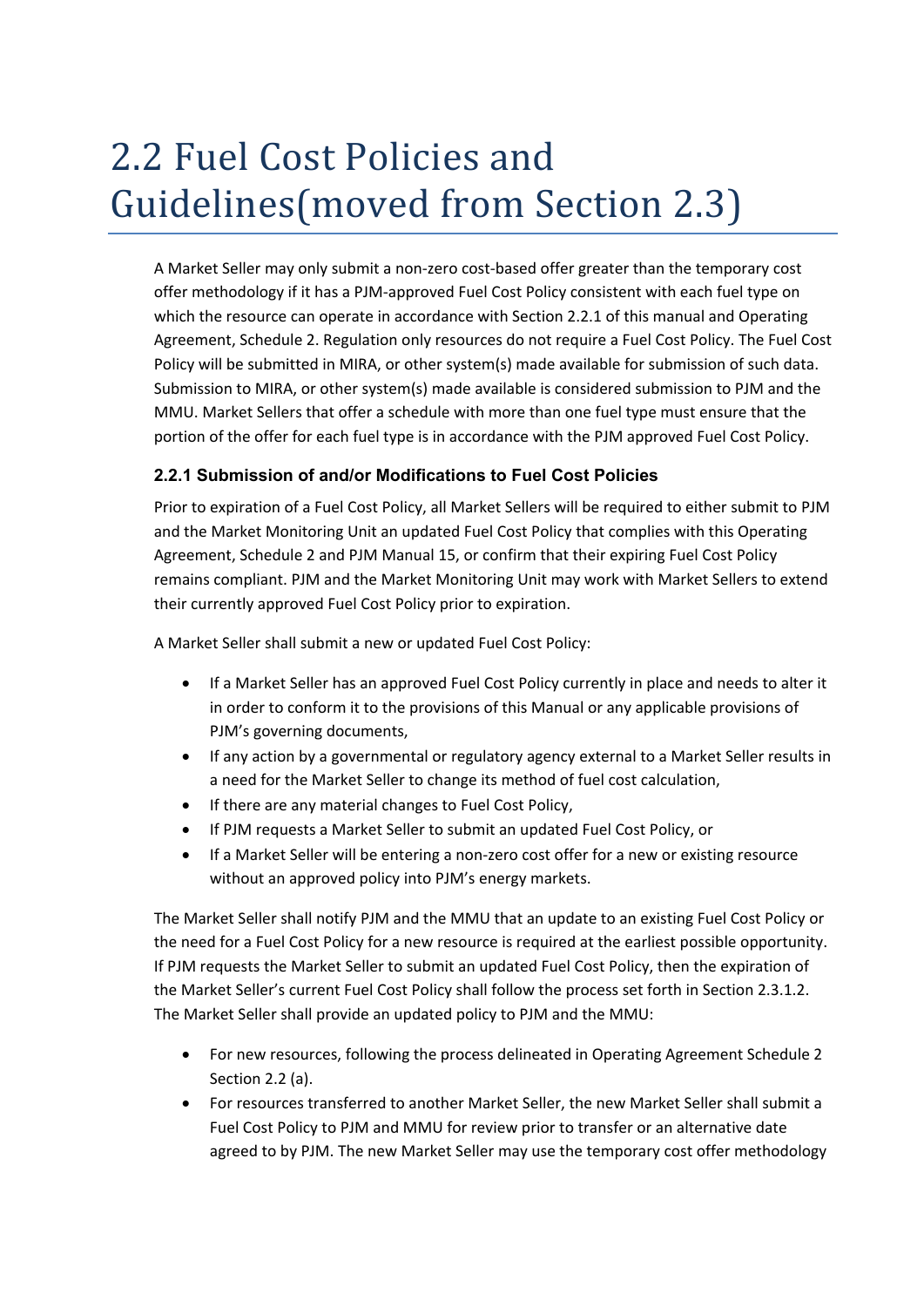described in Section 2.2.1.3 for making cost based offers, as an alternative to offering zero, while a new policy is under evaluation. Note: Changes in dispatch agent do not require submission of a new policy.

• For existing resources, the Market Seller may use the temporary cost offer methodology described in Section 2.2.1.3 for making cost-based offers, as an alternative to offering zero, while the requested update or new policy is under evaluation, in the absence of an approved Fuel Cost Policy.

# **2.2.1.1 PJM and MMU Review Timelines and Fuel Cost Policy Effective Date**

The MMU shall have an initial 10 Business Days to review a submitted Fuel Cost Policy and an additional 5 Business Days every time the Market Seller revises the Fuel Cost Policy. At any time, the Market Seller may request:

- PJM begin its review prior to the completion of the MMU review; or
- PJM delay its review until after the completion of the MMU review.

Immediately following the MMU's review, or at the Market Seller's request for PJM to review, PJM shall have 20 Business Days to review a submitted Fuel Cost Policy and an additional 5 Business Days or an agreed upon date between PJM and the Market Seller every time the Market Seller revises the Fuel Cost Policy. If PJM rejects a Market Seller's updated Fuel Cost Policy, PJM must include an explanation for why the Fuel Cost Policy was rejected in its written notification. All approved Fuel Cost Policies will have an effective date of the next operating day following approval, or a later date as indicated by PJM in its written notification to the Market Seller and MMU. The approved policy will be in effect until superseded or expired.

# **2.2.1.2 Expiration of a Fuel Cost Policy**

(a) PJM, in consultation with the Market Seller and with timely input and advice from the Market Monitoring Unit, may:

i. Update the Market Seller's Fuel Cost Policy expiration date, with at least 90 days notification to the Market Seller, due to a business rule change in the PJM governing documents.

ii. Immediately expire the Market Seller's Fuel Cost Policy with written notification to the Market Seller when a change in circumstance causes the Market Seller's fuel pricing and/or cost estimation method to be no longer consistent with the approved Fuel Cost Policy, this Operating Agreement, Schedule 2 or PJM Manual 15.

(b) If the Market Seller of a generation resource that has transferred from another Market Seller does not affirm the current approved Fuel Cost Policy on file, then such Fuel Cost Policy shall expire upon the generation resource's transfer of ownership.

(c) PJM shall notify the Market Seller and the Market Monitoring Unit in writing the updated Fuel Cost Policy expiration date and rationale for changing the expiration date.

(d) On the next business day following immediate expiration of a Fuel Cost Policy, the Market Seller may only submit a cost-based offer of zero or a cost-based offer that is consistent with the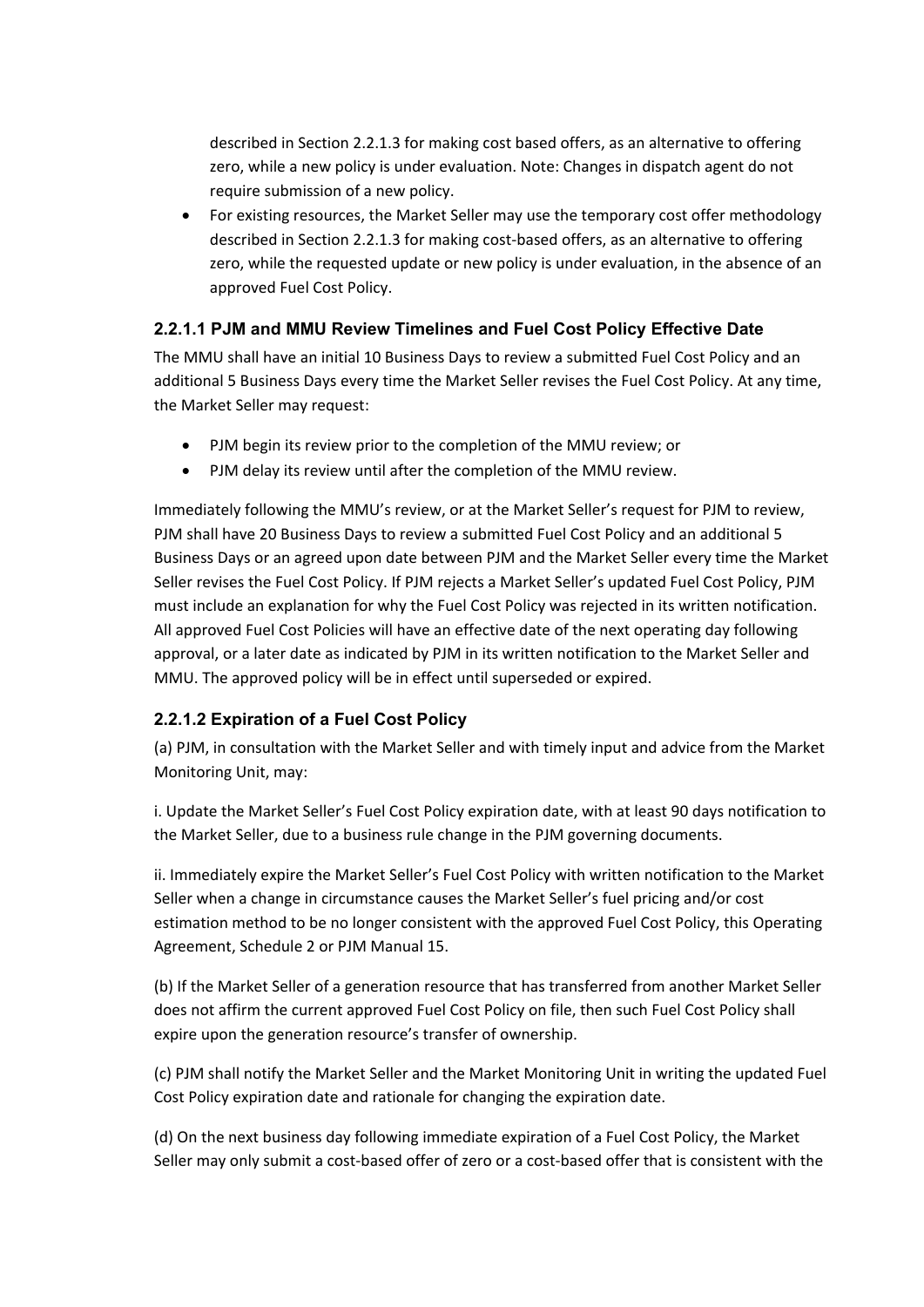temporary cost offer methodology in Section 2.2.1.3 until a new Fuel Cost Policy is approved by PJM for the relevant resource.

(e) Market Sellers who have a Fuel Cost Policy that has been immediately expired by PJM will be provided a three (3) Business Day rebuttal period, starting from the date of expiration, to submit supporting documentation to PJM demonstrating that the expired Fuel Cost Policy accurately reflects the fuel pricing and/or estimation method documented in the previously approved Fuel Cost Policy that was expired. However, if, upon review of the Market Seller's supporting documentation, PJM determines that the expired policy accurately reflects the Market Seller's actual methodology used to develop the cost-based offer that was submitted at the time of expiration and that the Market Seller has not violated its Fuel Cost Policy, then PJM will make whole the Market Seller via uplift payments for the time period for which the applicable Fuel Cost Policy had been expired and the generation resource was mitigated to its cost-based offer.

# **2.2.1.3 Temporary Cost Offer Methodology**

The temporary cost offer methodology is intended to serve as a temporary Fuel Cost Policy for Market Sellers negotiating a new policy with PJM in good faith for the following:

- Generation resources that initiate participation in the PJM Energy Market
- Generation resources transferring from one Market Seller to another
- If the Market Seller does not have an approved Fuel Cost Policy in place upon expiration of its previously approved policy

The temporary cost offer methodology shall be comprised of the index settle price at the PJM assigned commodity pricing point multiplied by heat input curves submitted by the Market Seller, in accordance with Section 2.1:

- For generation resources that opt-out of intraday offers, the last published closing index settle price shall be used for all hours of the Operating Day
- For generation resources that opt-in to intraday offers, index settle prices shall be based on the last published closing settle price for a ll hours of the Operating Day to reflect the:
	- o Last published closing settle price, if decreased, for hours ending 11 through 24 for natural gas
	- o Last published closing settle price, if decreased, for all hours of the Operating Day for all other fuel types

The commodity pricing point and index publication source shall be assigned by PJM in consultation with the Market Seller and with timely input and advice from the IMM.

# **2.2.2 Fuel Cost Calculation**

The method of calculation of fuel cost may be updated by the Market Seller no more frequently than once every 12 months, on a rolling basis, unless required to be changed per Section 2.2.1.

Each Market Seller must review and document its fuel costs in MIRA, or other system(s) made available for submission of such data, at minimum once per month (12 times per year).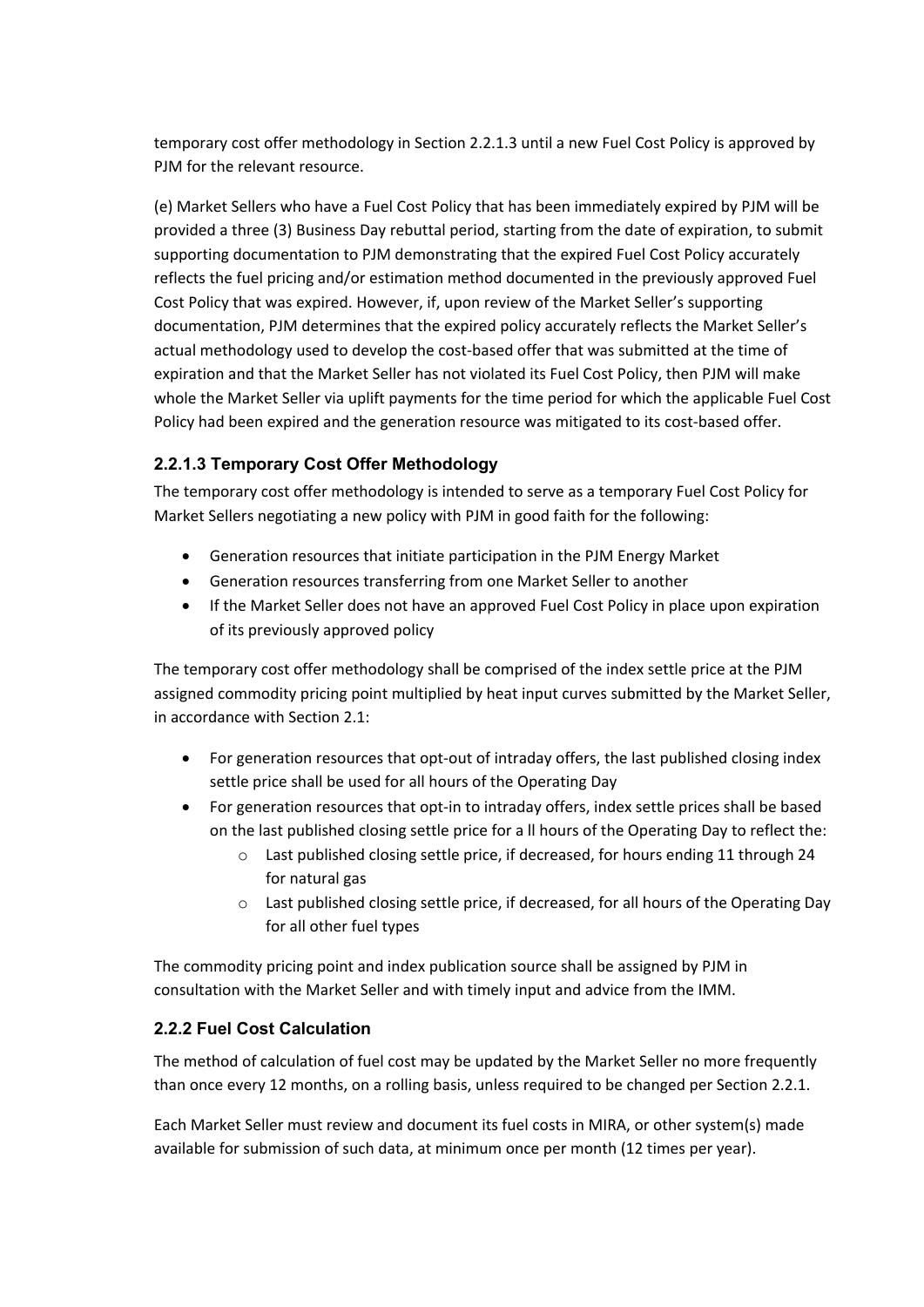Additionally, each review must occur within forty (40) days of the preceding review. The results of this review will be used to determine whether a fuel cost update and subsequent change to the Fuel Cost Policy is necessary.

The method of calculation of fuel cost in MIRA, or other system(s) made available for submission of such data, may include the use of actual fuel prices paid, e.g. the contract price paid for fuel, or the spot price for fuel. The contract price for fuel must include the locational cost of fuel for the generating unit. The source used for spot price for fuel must be publicly available, reflect the locational cost of fuel for the generating unit, and be verifiable by PJM or the IMM after-the-fact. The locational cost of fuel shall include specification of any additional incremental costs of delivery for the generating unit.

Gas pipeline penalties are not permitted to be included with a Market Seller's cost-based offer. Gas pipeline penalties, as referenced herein, are charges that are incurred for taking unauthorized gas in violation of an interstate pipeline and/or LDC tariff or contract. In addition, gas balancing charges from ratable take gas cannot be included in a Market Seller's cost-based offer. However, gas pipeline storage, park and loan, or other similar tariff-based rate for gas balancing can be included in the cost-based offer once these expenses are incurred. Gas balancing due to a change in ownership cannot be included.

Each Market Seller must document a standardized method or methods for calculating fuel costs in the Day Ahead offer period. Fuel cost updates in the Rebid and Intraday periods are optional. If a Market Seller chooses to update fuel cost in the Rebid and/or Intraday they must document a standardized method or methods for those updates and idefine objective triggers like specific time periods, Hot/Cold Weather Alerts, pipeline events or notices, or liquidity volumes for optional updates during those periods in their Fuel Cost Policy.

In order to Opt In to Intraday Offers, Market Seller must validate their cost offers once per day or business day at a defined time period specified in the Fuel Cost Policy during the Intraday and update their cost-based offer intraday if costs change from original input used to create the dayahead cost offer. During the Intraday update, cost-based offers may be increased but must be decreased. Additional updates during the Intraday are optional. However, Market Sellers must define objective triggers like specific time periods, Hot/Cold Weather Alerts, pipeline events or notices, or liquidity volumes for each additional update.

Each Market Seller must account for situations where applicable indices or other objective market measures are not sufficiently liquid by documenting in the Fuel Cost Policy the alternative means actually utilized by the Market Seller to price the applicable fuel used in the determination of its cost-based offers, such as specifing alternative pricing points or documented quotes for the procurement of natural gas.

Each Market Seller will be responsible for establishing its own method of calculating delivered fossil fuel cost, limited to inventoried cost, replacement cost or a combination thereof, which reflects the way fuel is purchased or scheduled for purchase.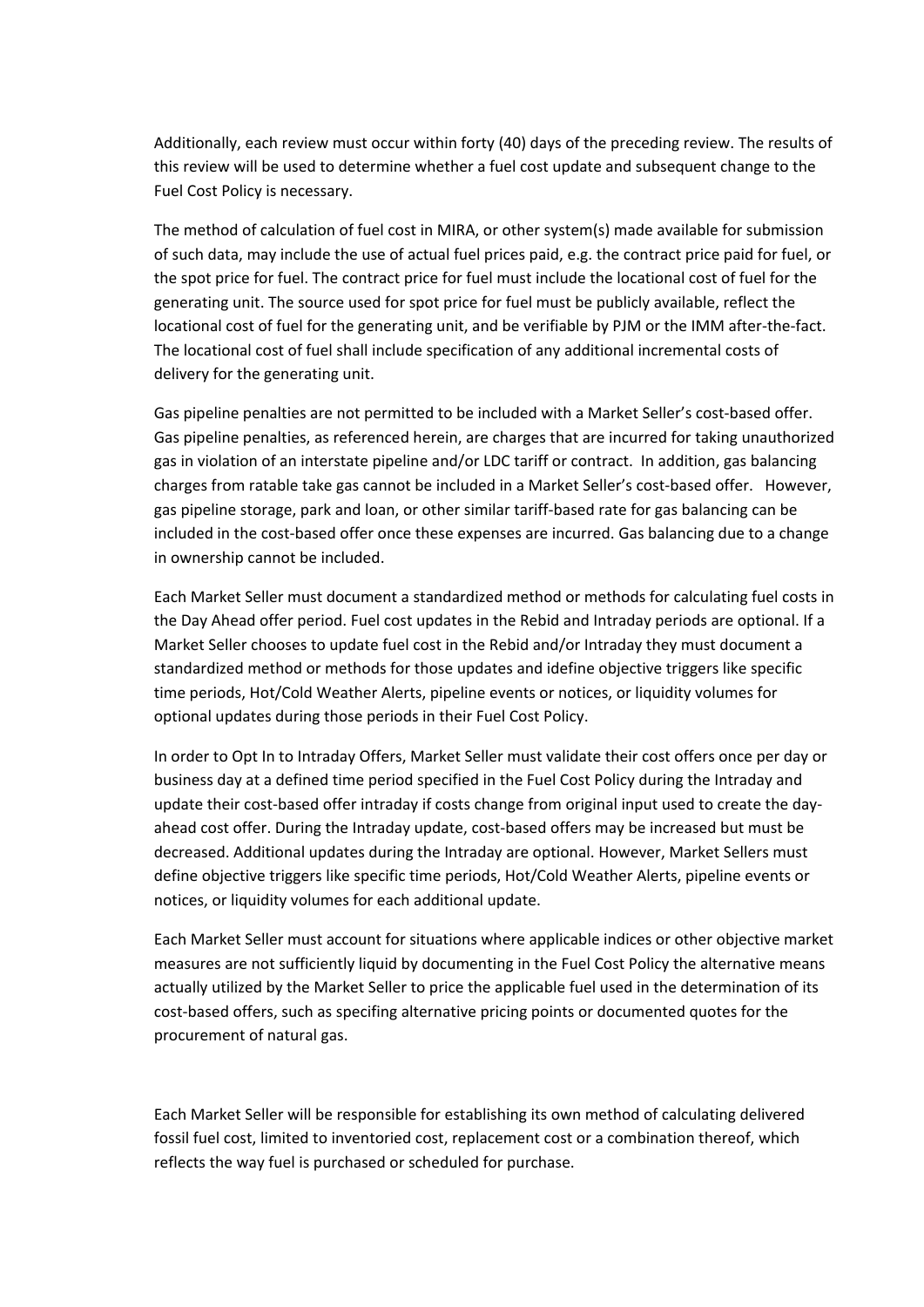The method of calculation will be consistent with the current effective Fuel Cost Policy and may only be changed by receipt of final approval pursuant to Section 2.2.1. Fossil fuel cost adjustments compensating for previous estimate inaccuracies should not be considered when determining the basic fossil cost component of Total Fuel Related Cost.

Units that co-fire more than one fuel shall weight average the cost of the fuel on a per MMBtu basis. Units that fire solid waste, bio-mass, or landfill gas shall include the cost of such fuel when calculating the average even when the cost of such fuel is negative. However, cost offers for units that fire solid waste, biomass, or landfill gas are not required to be less than zero.

For all units receiving Renewable Energy Credits (RECs) and/or Production Tax Credits (PTCs) that plan to submit a non-zero cost-based offer shall identify how RECs and/or PTCs are accounted for in the unit's Fuel Cost Policy.

#### **2.2.3 Total Fuel Related Costs**

**Total Fuel Related Cost** is the sum of fuel costs, emission allowance cost, maintenance cost, and operating cost.

 $TotalFuelRelatedCosts =$ 

FuelCosts +  $SO_2$  AllowanceCost +  $CO_2$  AllowanceCost +  $NO_x$  AllowanceCost + MaintenanceAdder + OperatingCostAdder

Escalation of previous year dollar amounts is permitted when the term of calculation exceeds twelve months. When used, escalation indexes will be the same as those developed for calculation of incremental Maintenance Adders.

#### **2.2.4 Types of Fuel Costs**

**Basic Fuel Cost** – The cost of fuel calculated as stated in the Market Sellers' Fuel Cost Policy (excluding fixed lease expenses).

Basic Fuel Cost for each unit type will be addressed in subsequent sections.

**Incremental Energy Cost** –The incremental heat or fuel required to produce an incremental MWh at a specific unit loading level multiplied by the applicable Performance Factor, multiplied by the fuel cost plus the appropriate maintenance & operating cost.

**Total Cost** – The total theoretical heat input minus the no-load heat input at a specific unit loading level, multiplied by the applicable Performance Factor, multiplied by the fuel cost plus the appropriate maintenance & operating cost, plus the No-Load Cost.

#### **2.2.5 Emission Allowances**

Each unit that requires  $SO_2$  /CO<sub>2</sub> /NO<sub>x</sub> emission allowances (EAs) to operate may include in the an emissions allowance adder in the unit's TFRC the cost (\$/MMBtu) of the EAs as determined in the Market Seller's Emissions Fuel Cost Policy.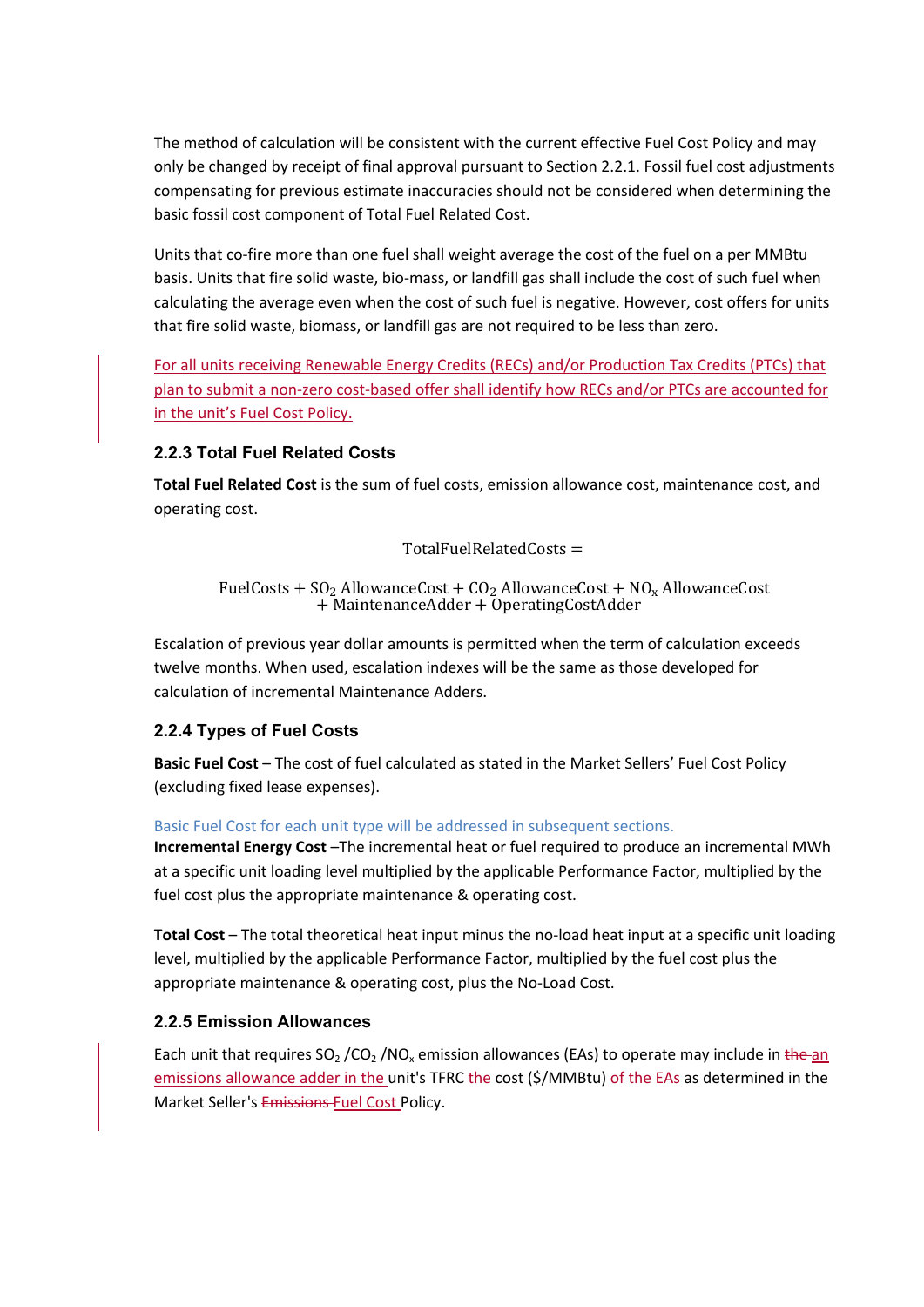Each Market Seller must submit a policy that would state the method of determining the cost of SO<sub>2</sub>/CO<sub>2</sub>/NO<sub>x</sub> EAs for evaluation pursuant to the Cost Methodology and Approval Process The emissions allowance section of the Fuel Cost Policy must include.:

- The type of emissions adders that are included in the cost-based offer (CO2/ SO2/NOx). and the compliance period if applicable
- The source and frequency of updates for emissions rates
- The source and frequency of updates for emissions allowances
- Units with dual-fuel firing capability must use different emission rates based on the CO2/ SO2/NOx emitted for each particular fuel or fuel mix

An example of the emission allowance adder calculation must be included in the numerical example of the unit's Fuel Cost -pPolicy. The method of calculation may be changed only after evaluation pursuant to the Cost Methodology and Approval Process and should be updated at least annuall The emission allowance adder may be included in the unit's TFRC once the Fuel Cost Policy has been approved by PJM.  $\psi$ 

The period used for determining the projected  $SO_2$ /CO<sub>2</sub>/NO<sub>x</sub> discharge and the MMBtu's burned must be included in the Market Seller's policy and may be based on historical or projected data.

For units that have dual fuel firing capability, a Market Seller should use different EA factors based on the  $SO_2$ /CO<sub>2</sub>/NO<sub>x</sub> emitted for each particular fuel or fuel mix.

NOx /CO<sub>2</sub> emissions costs will be included in TFRC only during a NOx /CO<sub>2</sub> compliance period and only by affected generating units. Details of the cost calculation methodology and example calculations will be contained in each Market Seller's Emissions policy. Compliance requirements and dates may vary by geographic region.

Emissions adder calculationsrates must be submitted PJM and the Market Monitoring Unit through the Cost Offer Assumptions (COA) module in MIRA and changed if no longer accurate, in accordance with Operating Agreement Schedule 2 Section 3 and the Market Seller's approved Fuel Cost Policy. PJM will review the emissions rates upon submittal of a new or revised Fuel Cost Policy and on an as needed basis.

PJM shall establish an expiration date for emissions rates in alignment with the Fuel Cost Policy expiration, with timely input and advice from the Market Monitoring Unit and Market Seller, and notify the Market Seller of such date at the time of the emissions rate approval. Market Sellers must submit updated rates prior to the expiration of the current adder. Once the emissions rate approval expires, the Market Seller must submit \$0 for the generation unit's emissions adder until a new rate is approved. Market Seller should submit updated emissions rates at least 30 days prior to expiration of the currently approved rates to ensure timely review and approval. to PJM and the MMU for review annually, in accordance with Operating Agreement Schedule 2 Section 3.

#### **2.2.6 Leased Fuel Transportation Equipment**